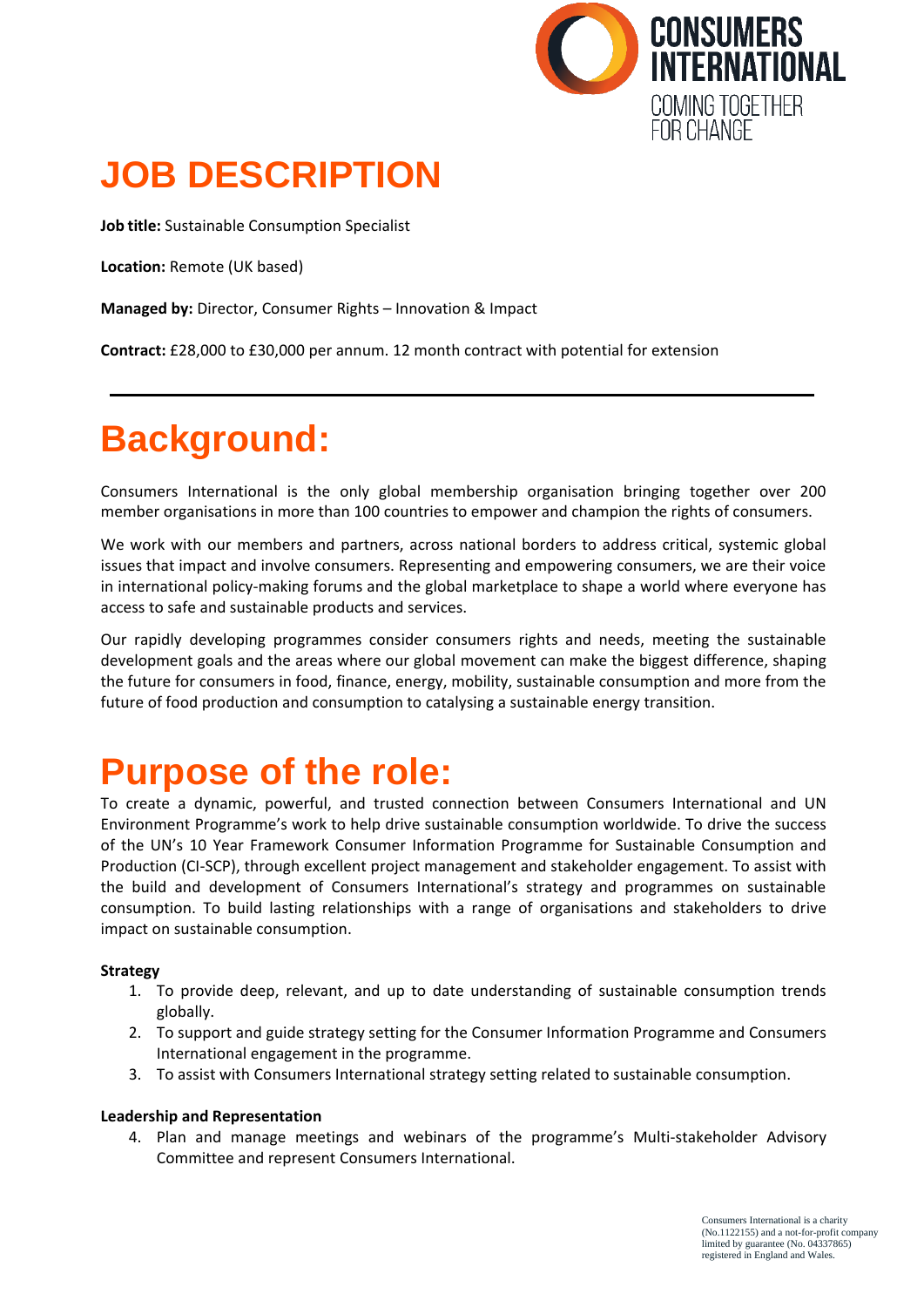- 5. Lead and support coordination initiatives across the five other 10YFP programmes and with the 10YFP Secretariat (based at UN Environment Programme in Paris) on e.g. projects, communications, strategy, fundraising.
- 6. Represent the CI-SCP programme and/or Consumers International as appropriate.

#### **Programme and Project Management**

- 7. Ensure excellence in activities and initiatives under the programme, including proactively contributing to, advising or leading working groups and projects.
- 8. To strengthen and grow the Consumer Information Programme providing strategic input and decisions on annual work plans, communications strategies, and project work.
- 9. Develop new project proposals, initiate/support project work and pursue funding opportunities with programme partners and other external actors.
- 10. To lead specific projects within the programme as appropriate.
- 11. Monitor and report on the programme's progress against the 10YFP's indicators of success, to the 10YFP Secretariat and Board, and to the programme donor.

#### **Member Engagement**

- 12. To lead the CI-SCP network through excellent community management.
- 13. To lead Consumers International's members on sustainable consumption to share information, support their initiatives and drive common purpose and action.

#### **Partner Engagement**

- 14. To ensure excellent communications between UNEP CI programme and Consumers International at all times, maintaining and growing a longstanding and trusted partnership.
- 15. To build lasting relationships with relevant stakeholders and organisations.

#### **Communications**

- 16. Design and lead the programme's communication strategy and content including newsletter, webpages on the 10YFP's Global SCP Clearinghouse and other tools.
- 17. Provide technical and editorial input to programme reports and other published content.
- 18. To lead approach and strategy for engaging in global sustainable consumption events for the CI programme and Consumers International.

#### **Team**

- 19. Line management of Sustainable Consumption Intern.
- 20. Work collaboratively with colleagues across the organisation to support the implementation of the Strategic and Business Plans.
- 21. Actively support the development and delivery of programmes and new insight, with an excellent flow of information.
- 22. Build and apply insight into emerging global issues relevant to Consumers International.
- 23. Actively promote equality and diversity in all Consumers International activities.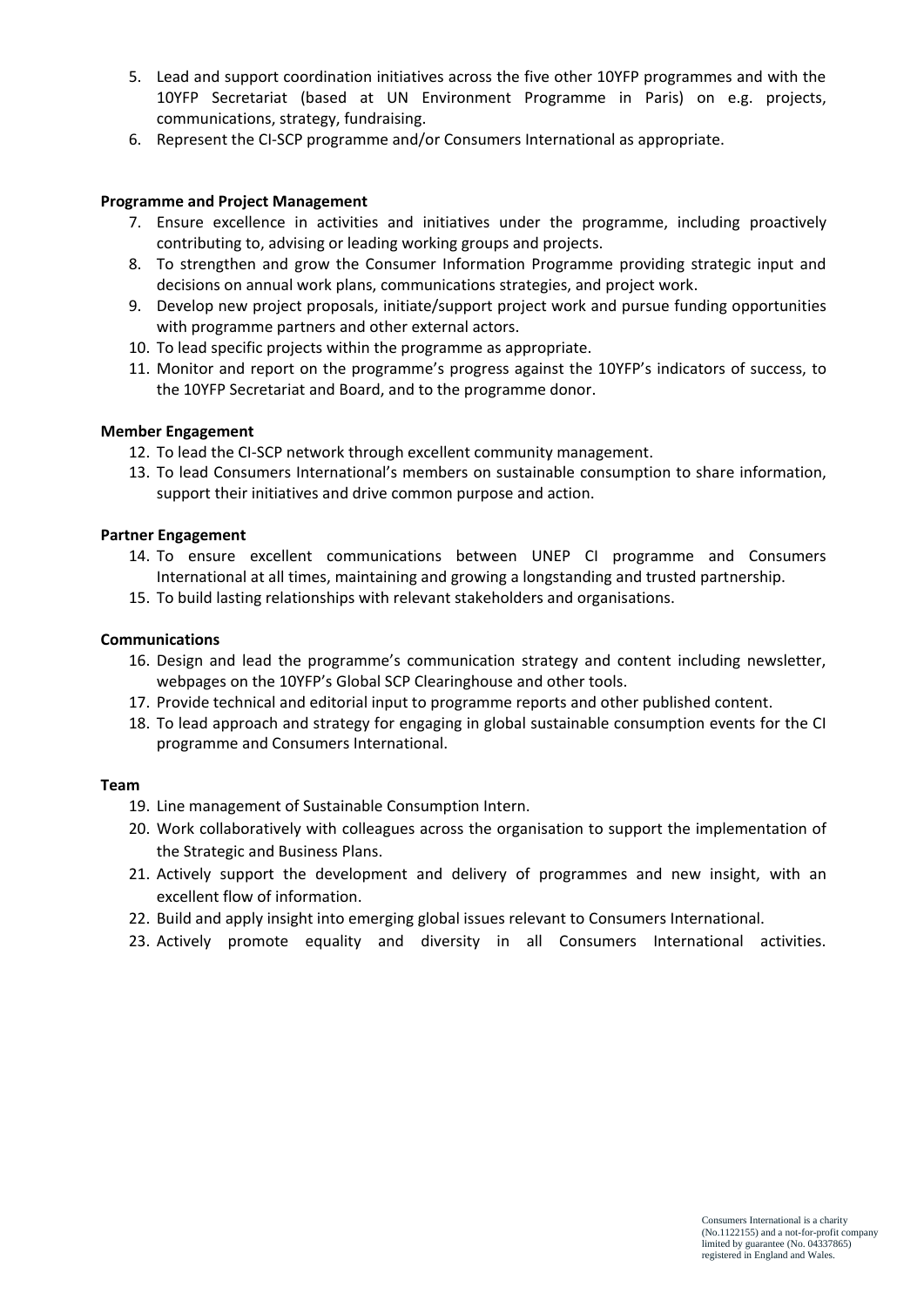# **Personal Specification**

|                             | <b>CRITERIA</b> |                                                                                                                                                     | <b>Criteria Tested At</b> |           |
|-----------------------------|-----------------|-----------------------------------------------------------------------------------------------------------------------------------------------------|---------------------------|-----------|
|                             |                 |                                                                                                                                                     | <b>Application</b>        | Interview |
| <b>EXPERIENCE</b>           | i.              | At least two years' experience working on<br>initiatives, advocacy, or policy related to<br>sustainable consumption                                 |                           |           |
|                             | ii.             | At least one year's experience of project<br>management in a multi-stakeholder environment                                                          | ✓                         | ✓         |
|                             | iii.            | Experience of working with international<br>decision-making bodies (desirable)                                                                      | ✓                         | ✓         |
|                             | iv.             | Experience of co-ordinating input from, and the<br>activity of, individuals and organisations in<br>disparate geographic locations (desirable)      | ✓                         |           |
| <b>SKILLS AND ABILITIES</b> | ٧.              | Fluency in written and oral English.                                                                                                                | ✓                         | ✓         |
|                             | vi.             | Excellent communication skills. Ability to                                                                                                          | ✓                         |           |
|                             |                 | communicate complex information succinctly<br>both in writing and verbally                                                                          | ✓                         |           |
|                             | vii.            | Strong interpersonal and negotiation skills.                                                                                                        | $\checkmark$              |           |
|                             | viii.           | Ability to be sensitive to different contexts and<br>cultures and adept at functioning in political<br>situations.                                  |                           |           |
|                             | ix.             | Ability to manage multiple, flexible priorities.                                                                                                    | $\checkmark$              | ✓         |
|                             | Х.              | Proficiency in MS Office (Word, Excel, and<br>PowerPoint) required, ability to work with virtual<br>meeting tools to run seamless global meetings.) | ✓                         | ✓         |
|                             | xi.             | Self-starter with can-do attitude, proactively<br>proposing new ideas in support of our strategy<br>and continuous improvement                      |                           |           |
|                             | xii.            | Able to think creatively, using insight to make<br>connections which lead to fruitful partnerships                                                  |                           | ✓         |
|                             | xiii.           | Excellent time management and organisational<br>skills                                                                                              |                           |           |
|                             | xiv.            | Strong implementation and follow through skills                                                                                                     |                           |           |
|                             | XV.             | Good analytical skills                                                                                                                              |                           |           |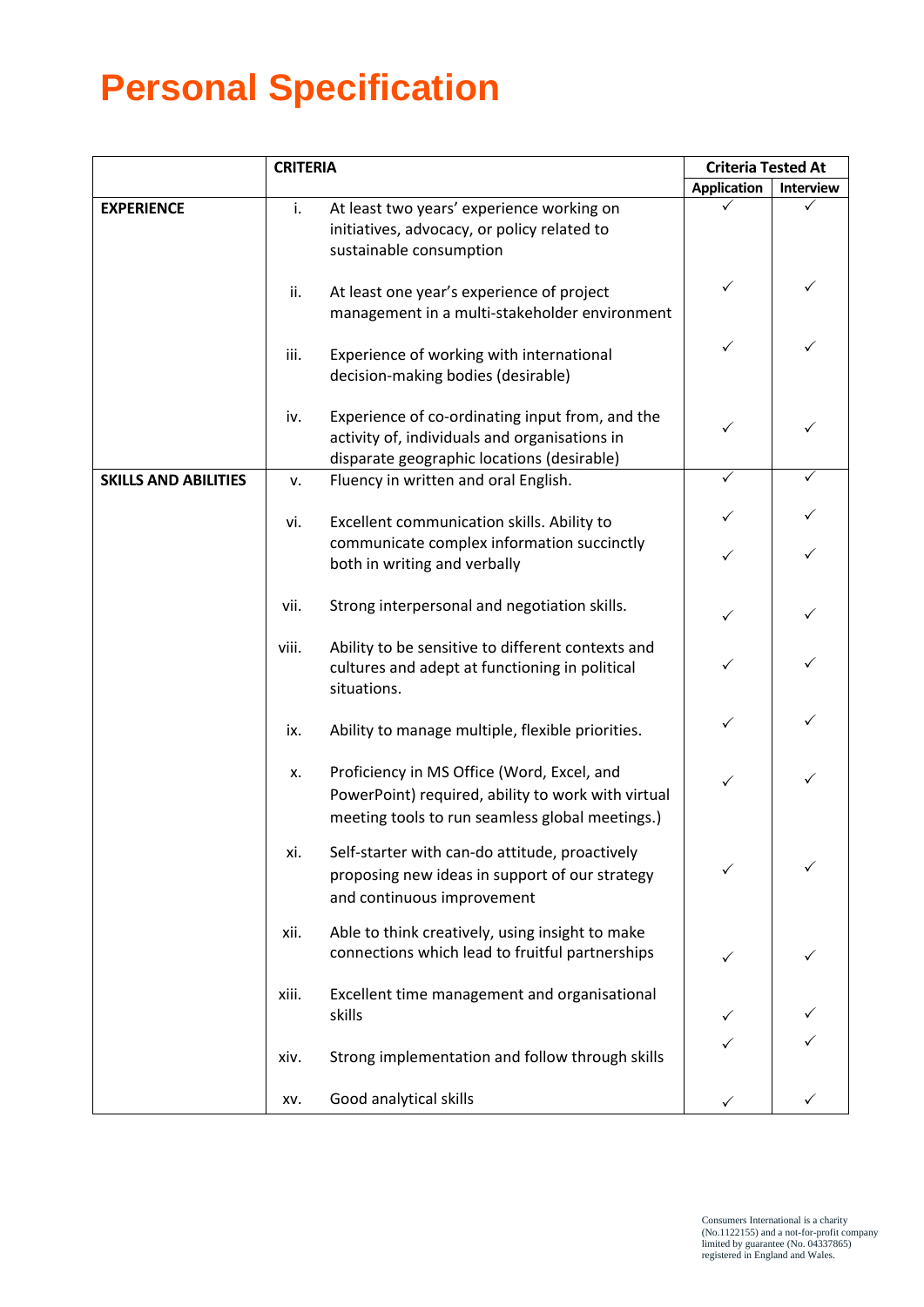| <b>KNOWLEDGE</b>                              | xvi.   | Excellent understanding of sustainable<br>consumption and sustainable development issues<br>and processes. |              |  |
|-----------------------------------------------|--------|------------------------------------------------------------------------------------------------------------|--------------|--|
| <b>EDUCATION/</b><br><b>TRAINING</b>          | xvii.  | At least an MA in the field of Sustainability,<br>Sustainable Consumption, or a related field              | $\checkmark$ |  |
| <b>OTHER ESSENTIAL</b><br><b>REQUIREMENTS</b> | xviii. | Commitment to the aims and objectives of<br><b>Consumers International</b>                                 |              |  |
|                                               | xix.   | Able to thrive in a multicultural, highly<br>collaborative, and agile work environment                     | ✓            |  |
|                                               | XX.    | Good organisational representative                                                                         |              |  |
|                                               | xxi.   | Outstanding collaborator, with the ability to build<br>strong relationships internally                     |              |  |
|                                               | xxii.  | Second language would be an asset                                                                          | ✓            |  |
|                                               | xxiii. | Able to travel globally (occasionally)                                                                     |              |  |
|                                               | xxiv.  | Able to legally work in the UK (Consumers<br>International cannot assist with visa applications)           | ✓            |  |

### **Our values**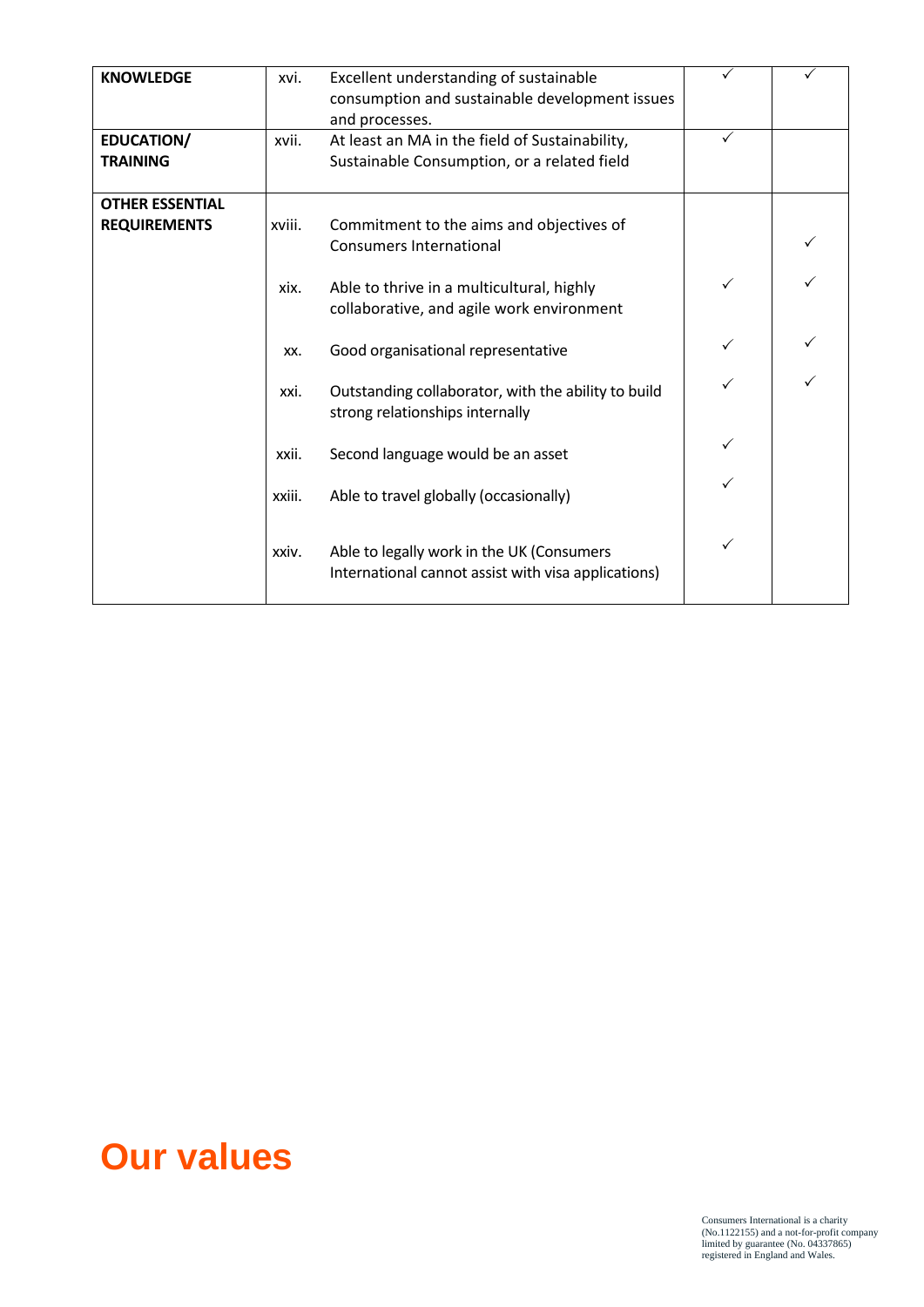The Consumers International team strives to live up to the following values:

| Leadership  | • Making tough trade-offs to ensure we deliver against strategy.                                                                                                                                     |
|-------------|------------------------------------------------------------------------------------------------------------------------------------------------------------------------------------------------------|
|             | • Charting a path forward - listening to other perspectives, while being independent of<br>those perspectives.                                                                                       |
|             | . Self-starting, motivated to put ourselves in leadership positions and drive forward pieces<br>of work.                                                                                             |
|             | • Striving to bring others with us - colleagues understand the direction we are taking and<br>our reasoning. Viewpoints are sought at key moments and delivery is orientated around<br>the strategy. |
| Inclusivity | . In delivering our strategy, creating the space to listen and understand views, and<br>diversity of participation and representation.                                                               |
| Caring      | • Caring about the career development and success of our colleagues and how our team<br>collaborates together.                                                                                       |
|             | • Caring about the future of consumers and members and achieving impact for them<br>through our strategy and change agenda.                                                                          |
| Innovation  | . Pursuing new creative ideas that have the potential to change the world.                                                                                                                           |
| Agility     | • Adapting quickly in response to opportunity.                                                                                                                                                       |
| Efficiency  | • Generating the greatest impact for the least effort. Keeping it simple and systemising for<br>efficiencies.                                                                                        |
| Excellence  | . Delivering work to the highest standards with professionalism and integrity. The quality<br>of work is evident to all.                                                                             |
| Passion     | • Passion for a safe, fair, and sustainable marketplace for consumers drives our impact and<br>the achievement of our organisational goals.                                                          |
|             | • Engaging with energy and excitement.                                                                                                                                                               |

### **Employee benefits**

Consumers International employee benefits include: